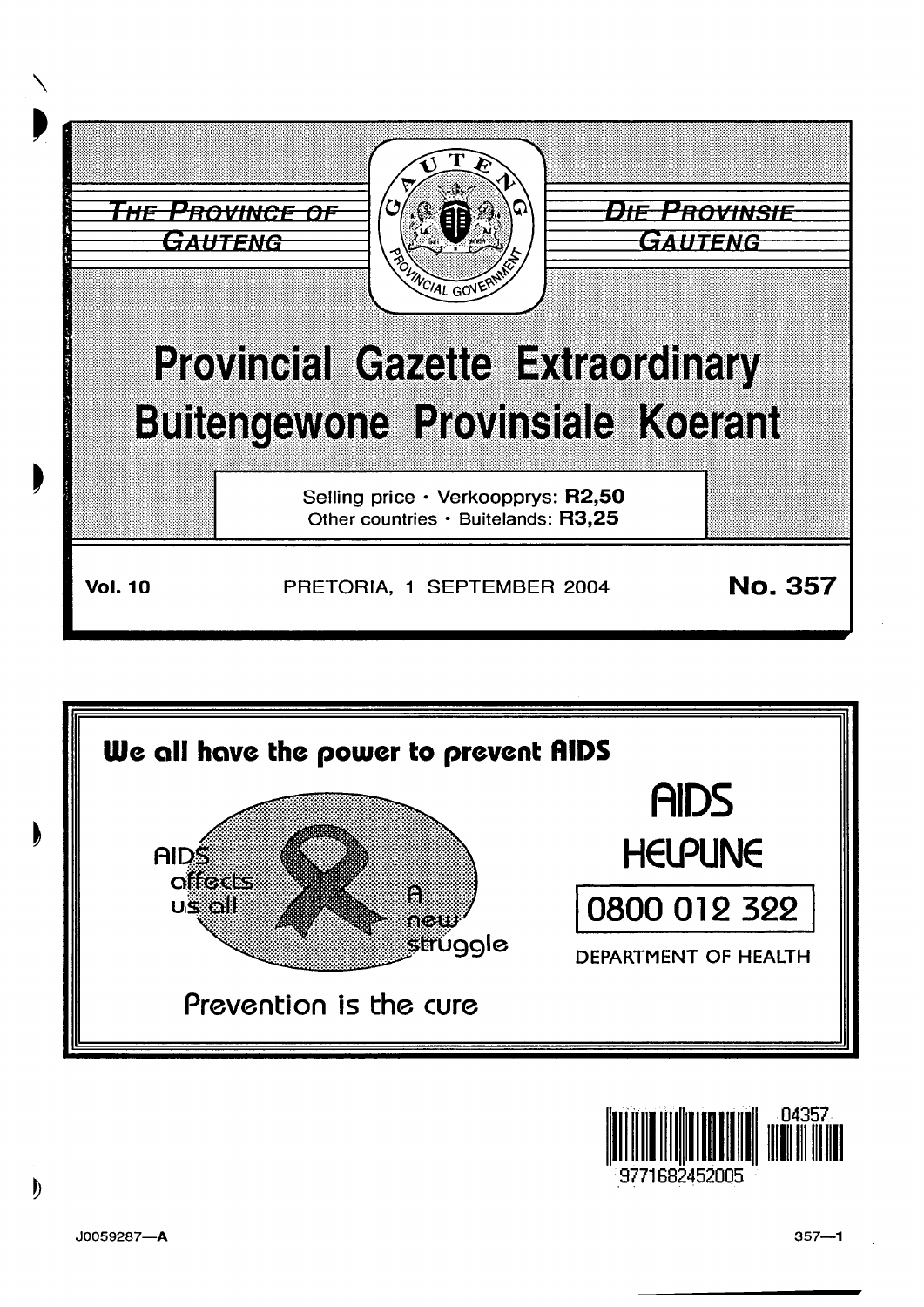### **CONTENTS • INHOUD**

No. Page Gazette No. No.

#### **LOCAL AUTHORITY NOTICE**

1827 Gauteng Removal of Restrictions Act (3/1996): City of Johannesburg: Removal of conditions: Erven 355 and 415, Hyde Park Extension 65 .............................................................................................................................................. .. 3 357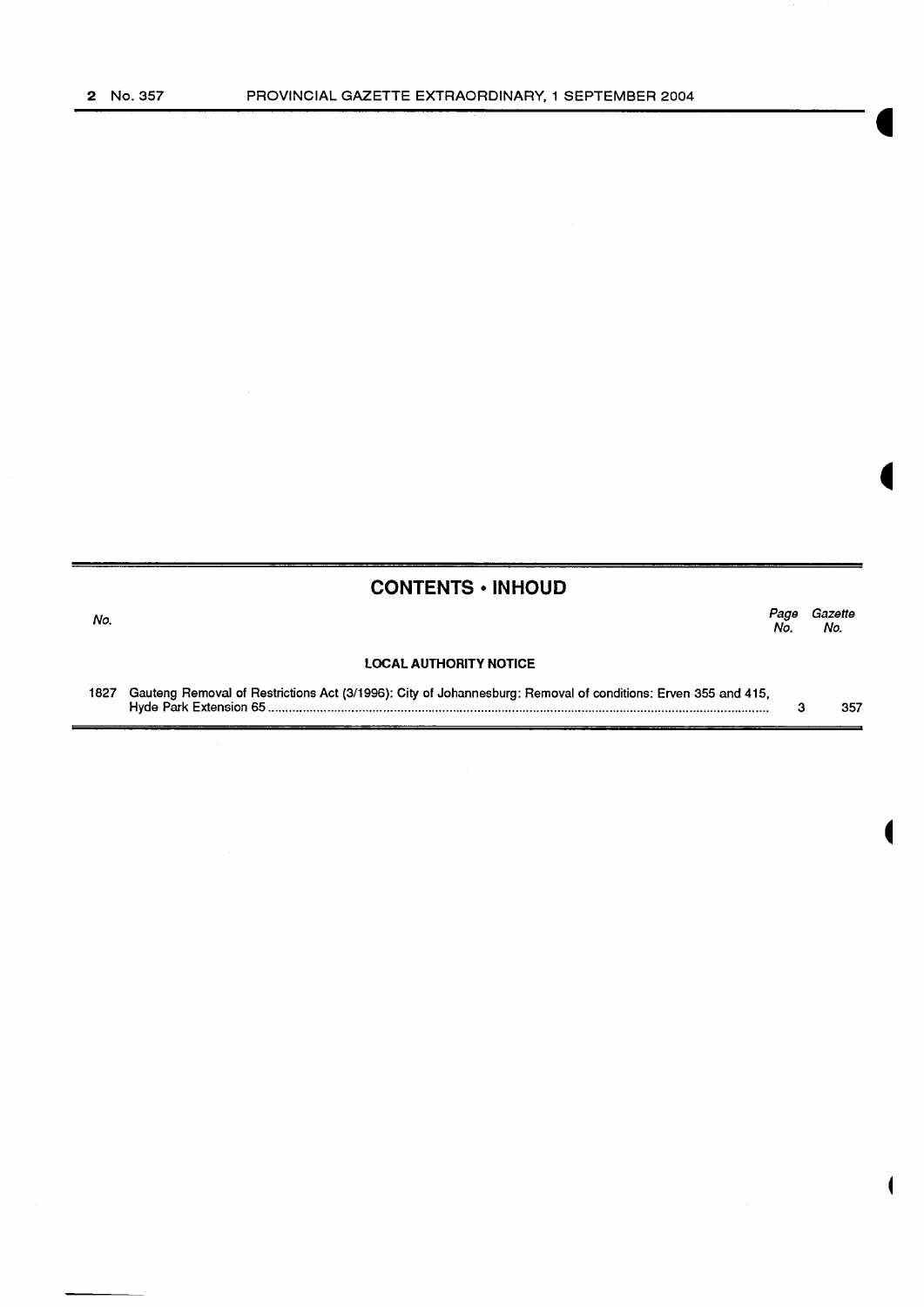## LOCAL AUTHORITY NOTICE

#### LOCAL AUTHORITY NOTICE 1827

#### CITY OF JOHANNESBURG

#### REMOVAL OF RESTRICTION ACT .1996 (Act No 3 of 1996)

#### **NOTICE NR. 807 OF 2004**

It is hereby notified In terms of section 6 (8) of the Removal of Restriction Act. 1996, that the City of Johannesburg has approved that;

- 1) Conditions (c), (d), (e), (f) and {g) from Deed of Transfer T36865/1972 be removed ; and
- 2) Sandton Town Planning Scheme, 1980, amended by the rezoning of Erven 355 and 415 (now known as consolidated Erf 602) Hyde Park Extension 65 from "Residential 1" and "Existing Public Road" to "Residential 2" with a density of fifteen dwelling units per hectare. permitting six dwelling units on the site, subject to certain conditions, which amendment scheme will be known as Sandton Amendment Scheme 13·1577 as indicated on the approved application which are open for Inspection at the office of the Department of Development Planning, Transportation and Environment
- 3) Sandton Amendment Scheme 13-1577 will come into operation on the date of publication hereof

EXECUTIVE DIRECTOR: DEVELOPMENT PLANNING, TRANSPORTATION AND ENVIRONMENT Date:

# PLAASLIKE BESTUURSKENNISGEWING 1827

#### STAD VAN JOHANNESBURG

#### GAUTENG WET OP OPHEFFING VAN BEPERKING, 1996 (WET No 3 VAN 1996)

#### KENNISGEWING NR 807 VAN 2004

Hierby word ingevolge bepalings van artikel 6 (B) van die Gauteng Wet op Opheffing van Beperkings,1996, bekendgemaak dat die Stad van Johannesburg goegekeur het dat.

- 1) Voorwaardes (c), (d), (e), (f) en (g) van Akte van Transport T36865/1972, opgehef word; en
- 2} Sandton Dorpbeplanningskema, 1980, gewysig word die hersonering van Erwe 355 en 415 (nou bekend as gekonsolldeerde Erf 602) Hyde Park Uitbreiding 65, vanaf "Residensleel 1" en "Bestaande Openbare Pad" na "Residensieël 2", met 'n digtheid van vyftien wooneenhede per hektaar met 'n rnaksimum van ses wooneenhede op die terreln. onderworpe aan sekere voorwaardes, welke wysigingskema bekend sal staan as Sandton-Wyslglngskema 13·1577 soos aangedui op die betrokke goedgekeurde aansoek wat ter insae lê in die kantoor van die Departement van Ontwlkke!lngsbeplannlng, Vervoer en Omgewing.
- 3) Sandton-Wysigingskema 13-1577 sal In werklng tree op die datum van publikasie hiervan. UITVOERENDE DIREKTEUR: ONTWIKKELINGS BEPLANNING, VERVOER EN OMGEWING Datum: